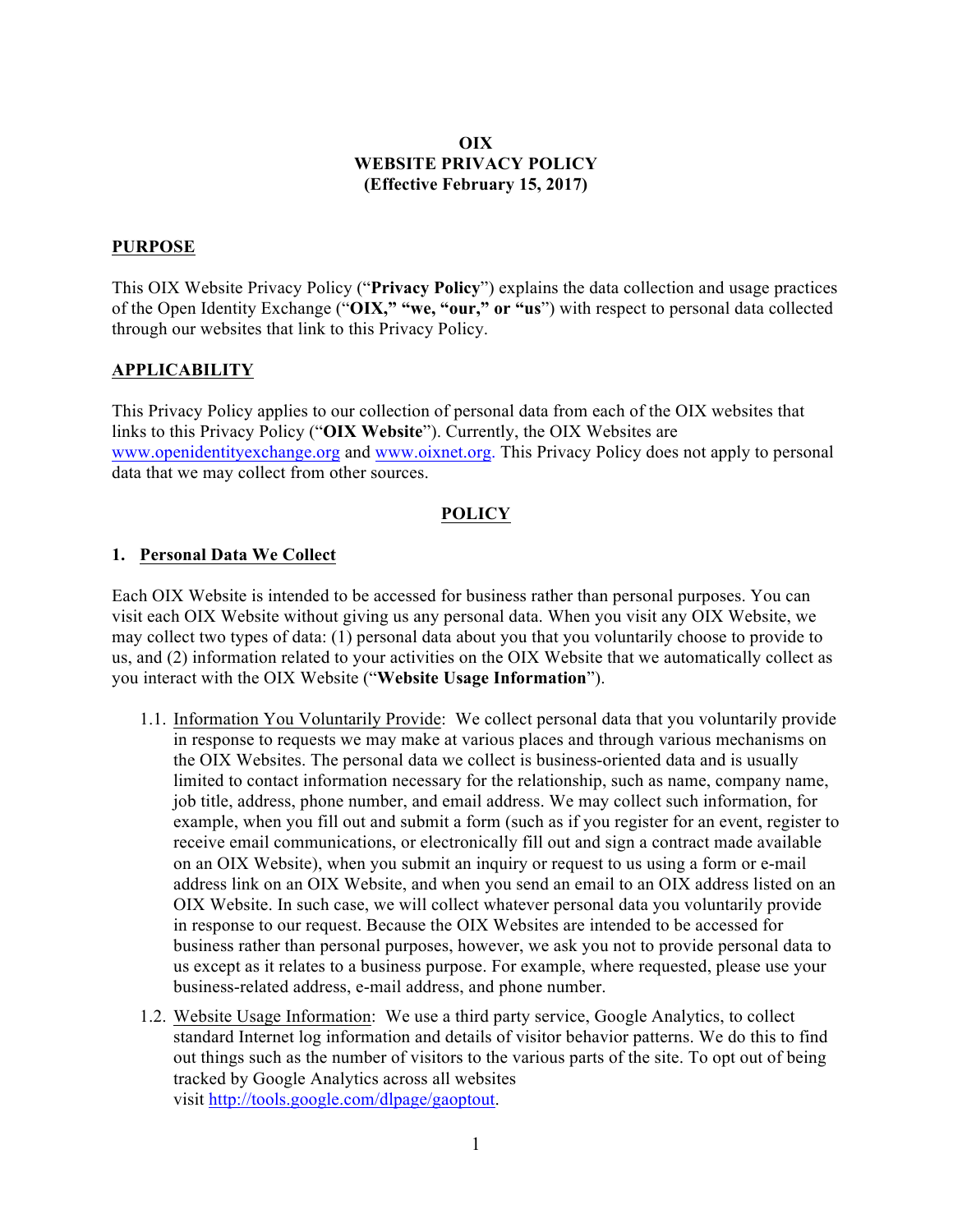- 1.3. Cookies. We use cookies on the OIX Websites. Cookies are small pieces of information that are stored by your browser on your computer's hard drive, to help us provide you with better information. We use cookies only for the limited purposes of: (i) facilitating software designed to protect our webpages from intruder attacks, and (ii) to differentiate single versus multiple visits for use by the Google analytics software. None of your personal details are held in these cookies and if you are uncomfortable with our use of cookies, you can disable them by changing the settings on your web browser. Please note however, that if you do disable cookies, it may affect your ability to use our website properly. To find out more about cookies, including how to see what cookies have been set and how to manage and delete them, visit www.aboutcookies.org or www.allaboutcookies.org.
- 1.4. Links to Third Party Websites. The OIX Websites may contain links to other third party websites (including but not limited to websites of OIX Members, Participants in OIX Programs and Projects, OIXnet Registrants, and OIX Chapters, all of which are separate legal entities whose information practices may be different from ours). This Privacy Policy does not cover any such third party websites. If you provide personal data to such third party websites all information you disclose will be subject to the privacy policy and practices of such third parties. We are not responsible for the privacy policies and practices of such third parties and, therefore, you should review the specific privacy policies posted on those websites prior to submitting personal data to them.
- 1.5. Information about Children. None of the OIX Websites and none of our products and services are directed to children younger than age thirteen (13). We do not knowingly collect personal data from children under the age of thirteen (13) and we will delete any such information later determined to be from a person younger than age thirteen (13).

## **2. How We Use Personal Data**

We retain and use the personal data that we collect via the OIX Websites primarily to operate OIX and OIXnet, including to provide you with the products and services that you request; to communicate with you regarding events, activities, projects, publications, accomplishments, and membership information; to respond to your questions or other requests; and fulfill other reasonable business purposes consistent with the nature of OIX or our relationship with you. We also retain the Website Usage Information that we collect for a maximum of one year, and use such information for a number of purposes, such as system administration, to help us understand the requirements of the visitors to OIX Websites, to enhance the performance and usefulness of the OIX Websites, to customize your experience on the OIX Websites, to serve you specific content, to identify trends, or to audit use of the OIX Websites.

If we use this information in a manner different than the purpose for which it was collected, then we will ask for your consent prior to such use. You may withdraw your consent at any time by contacting us by e-mail, postal mail or phone as specified in the "How to Contact Us" section below, however please be aware that such withdrawal will not affect the lawfulness of personal data collected and processed prior to the date of your withdrawal of consent.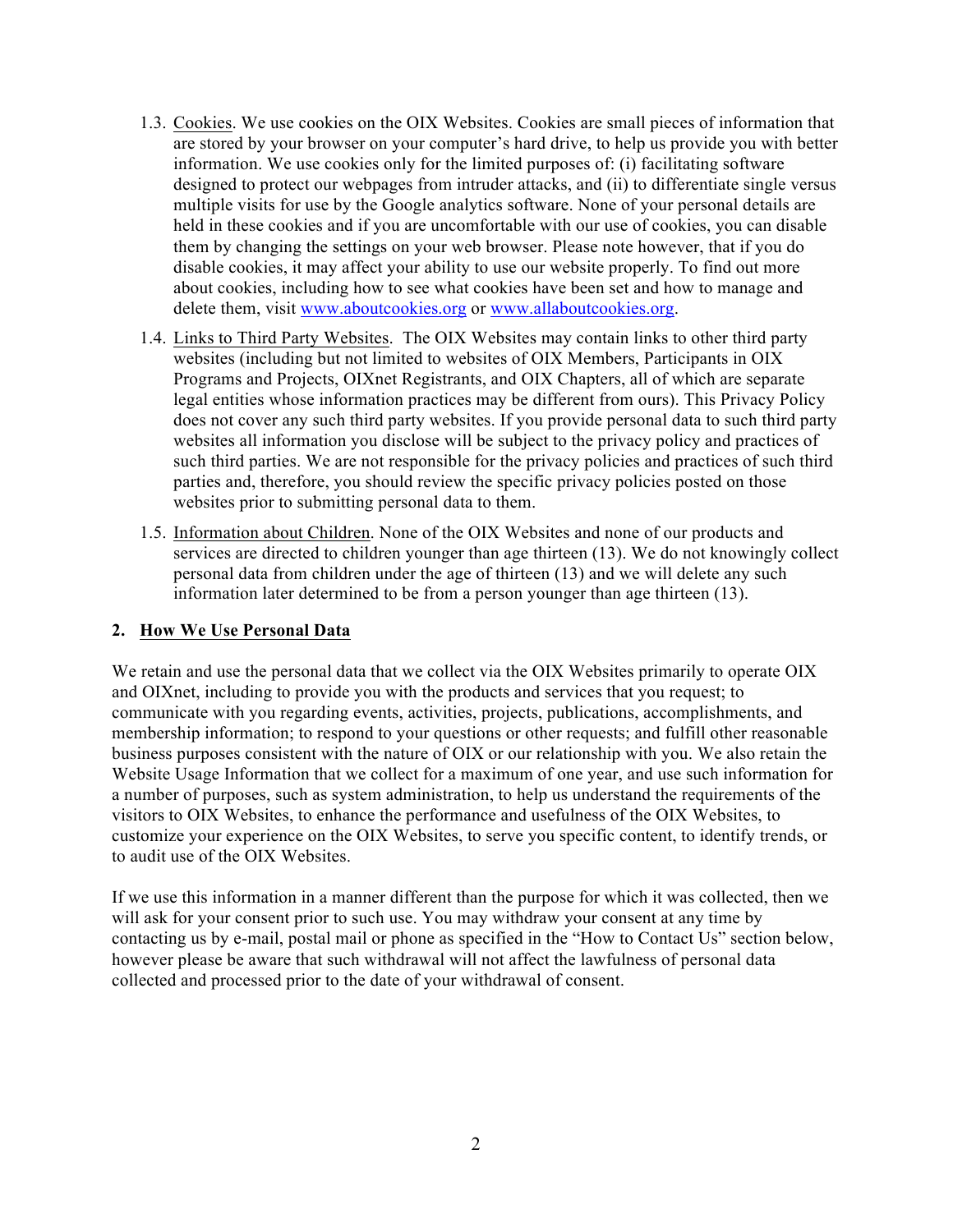### **3. Sharing of Personal Data with Third Parties**

We may share selected personal data about you with the following third parties or in the following limited circumstances:

- 3.1. **OIX Chapters.** We may share personal data with OIX Chapters that require access to personal data for business purposes related to processing any application, request, inquiry, membership service, event, project, or other participation activity.
- 3.2. **Participants and Sponsors**. We may share lists of participants in events and projects (including associated contact information) with other participants in such events or projects, and with any hosts and sponsoring organizations.
- 3.3. **Third Party Service Providers.** We may share personal data with third parties who perform services for us or on our behalf, for the limited purpose of carrying out such services. This includes, without limitation, third parties that assist in managing our organization, hosting or administering the OIX Websites, sending communications on our behalf, maintaining or analyzing our data, providing marketing assistance, or providing customer service on our behalf.
- 3.4. **Visitors to OIX Websites**. We may publish and make available to all OIX Website visitors, personal data submitted in connection with OIXnet registrations, and personal data submitted in connection with event registrations. Such personal data typically consists of name, affiliation, title, and contact information.
- 3.5. **Corporate Change.** We reserve the right to disclose and transfer personal data in connection with a corporate merger, consolidation, restructuring, financing, sale of substantially all assets, or other corporate change.
- 3.6. **Legal Requirements and Law Enforcement.** We may disclose personal data when we believe in good faith that the law requires it; at the request of governmental authorities conducting an audit or investigation; pursuant to a court order, subpoena, or discovery request in litigation; to verify or enforce compliance with our agreements or policies and applicable laws, rules, and regulations; or whenever we believe disclosure is necessary to limit our legal liability or to protect or enforce the rights, interests, or safety of the OIX Websites, its users, or other third parties. We also reserve the right to report to law enforcement agencies any activities that we, in good faith, believe to be unlawful.
- 3.7. **Consent.** We may also share personal data about you in accordance with any express consent you or your authorized agent give us. You may withdraw this consent at any time by contacting us (see "How to Contact Us" section below), however please be aware that such withdrawal will not affect the lawfulness of personal data collected and processed prior to the date of your withdrawal of consent. In addition, if you withdraw your consent you may also forfeit other benefits, such as the participation in projects or registrations on OIXnet.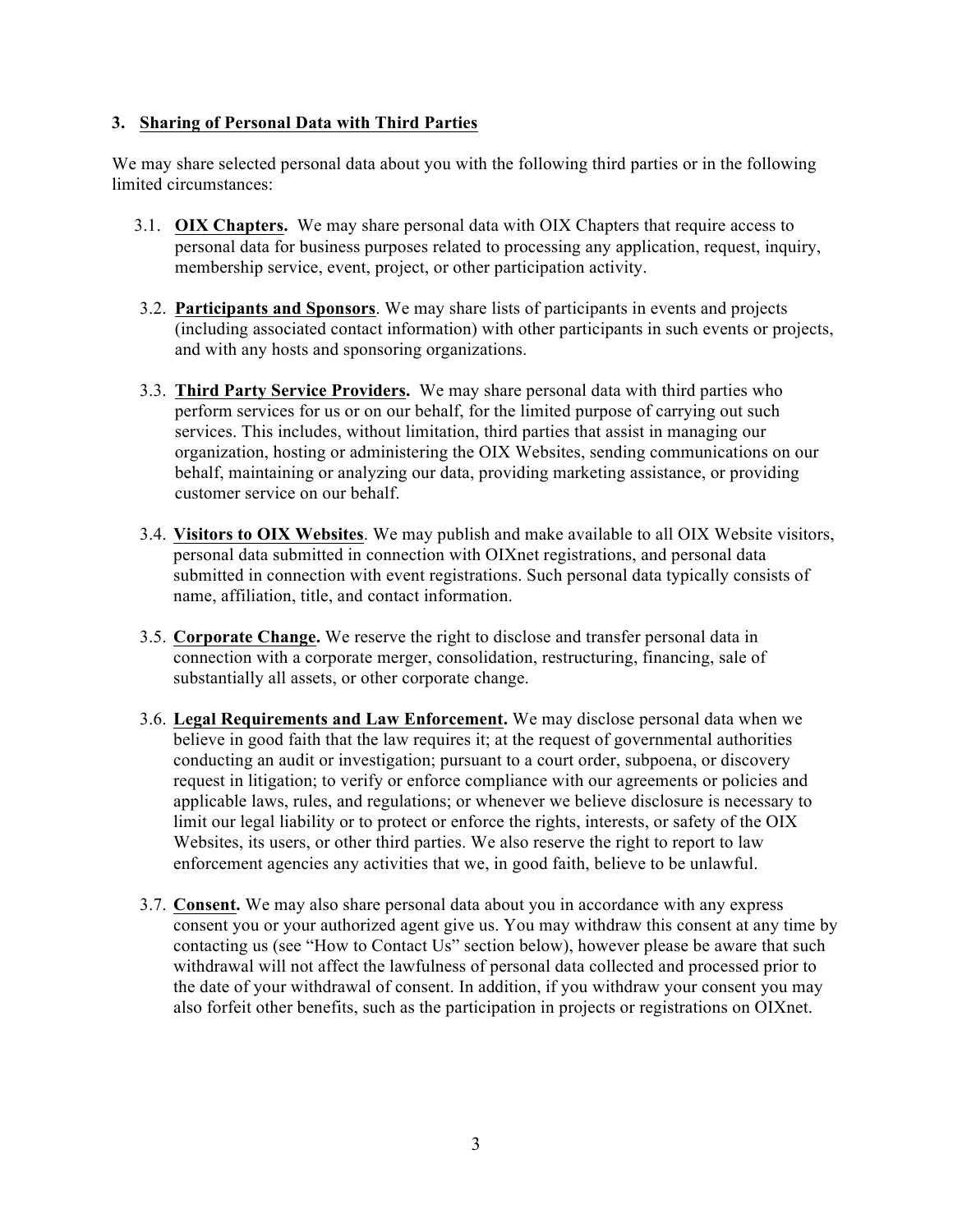# **4. Access / Updating Information**

Upon request, you have the right to:

- reasonable access to the personal data that we hold about you;
- obtain a copy of the personal data that we hold about you;
- request a transfer of your personal data from us to another data controller;
- in certain circumstances, the "right to be forgotten" and the right to request the erasure of all the personal data we hold about you; and
- the right to lodge a complaint to the supervisory authority in your jurisdiction in respect of your data protection rights.

We do not impose any charge for these requests. For any such request, you can contact us by e-mail, postal mail, or phone as specified in the "How to Contact Us" section below. We will endeavor to respond to all reasonable requests in a timely manner, but in no event longer than the amount of time required by applicable law.

You may request that we update, modify, or remove inaccurate personal data about you. In such case, you are responsible for providing us with reasonable proof of the inaccuracy of the data in our possession. We will make good faith efforts to implement requested changes in our then-active databases as soon as reasonably practicable.

# **5. Data Integrity**

You are responsible for the accuracy of all of the personal data that you provide to us. We will use reasonable efforts to maintain the accuracy and integrity of such personal data, and to update it as appropriate. We will take reasonable steps to ensure that such personal data is reliable for its intended use.

## **6. Security of Personal Data**

We have implemented reasonable safeguards for the purpose of protecting the personal data in our possession from loss, misuse, and unauthorized access, disclosure, alteration, or destruction. You may obtain a copy of the safeguards we have implemented by e-mailing us as specified in the "How to Contact Us" section below. However, no data transmission over the Internet, wireless transmission, or electronic storage of information can be guaranteed to be completely secure. Please consider this prior to submitting personal data to OIX.

## **7. Consent to Cross-Border Transfer and Processing**

The OIX Websites (and all personal data collected via such OIX Websites) are hosted in Switzerland, with additional copies located in Australia, Germany, the United Kingdom, and the United States. All personal data that we collect and maintain will also be processed and stored in these countries, where data protection and privacy regulations may provide different levels of protection compared with your jurisdiction. By providing us with personal data, you consent to the transfer of such data to the foregoing countries, and to the processing of such data in these countries.